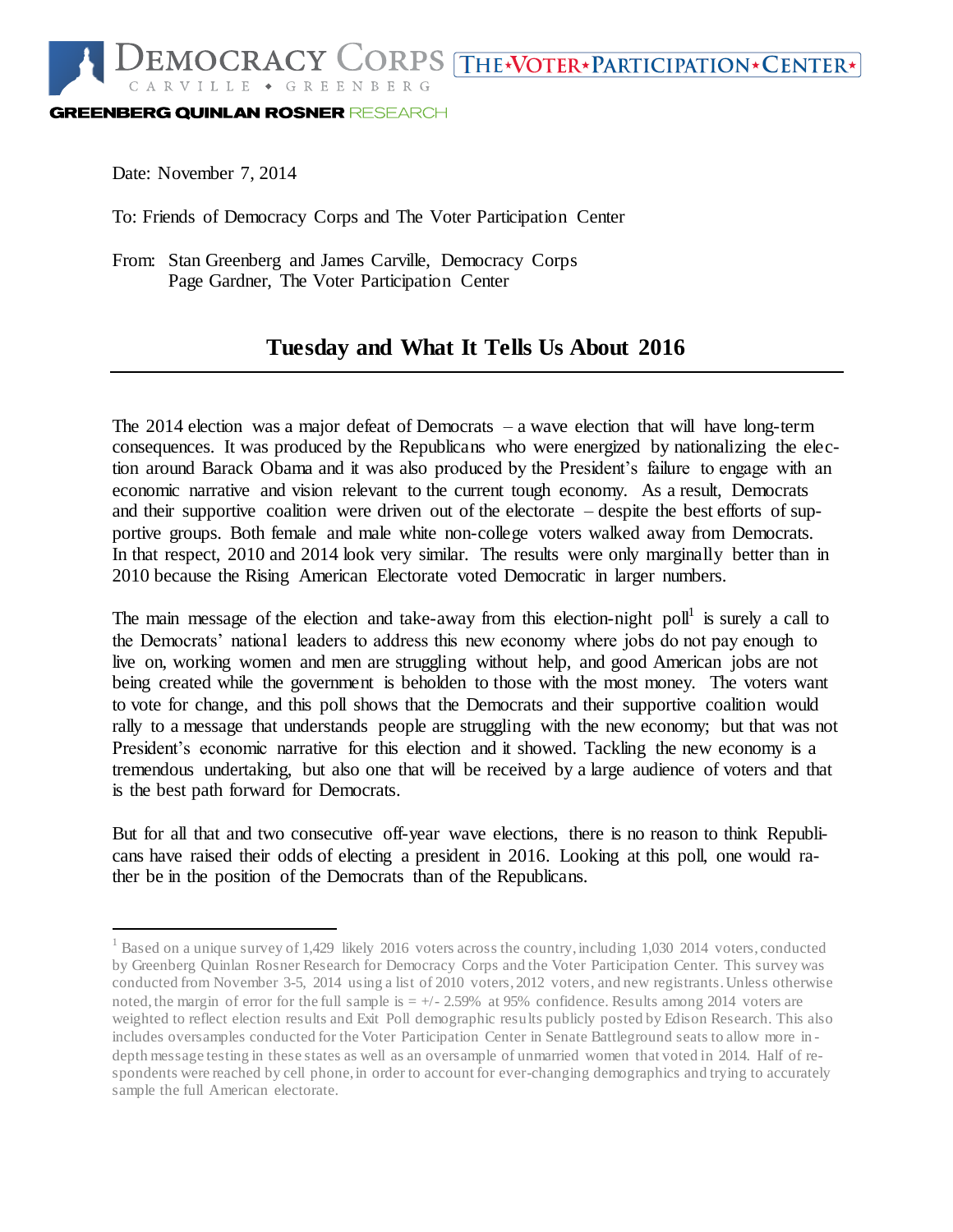

In the presidential electorate that we surveyed, some of whom voted on Tuesday, Democrats have a 6-point advantage in party identification; the congressional vote is even; and Hillary Clinton defeats Mitt Romney by 6 points – well ahead of Obama's margin in 2012. Moreover, this does not reflect the projected growth in Millennials and Hispanics in the 2016 electorate.

In a national race with Hillary Clinton on the ticket, Democrats right now close the margin among Independents by 3 points and she also leads among seniors by 5 points. While she too receives only 29 percent with whites in the GOP conservative heartland, she gets 54 percent of whites in the West, is even with 46 percent of the white vote in the Midwest, and trails by only 5 points among whites in the East.<sup>2</sup> Her losing margin with white non-college women is only 10 points (but she still loses the white non-college men by 17 points). Unmarried women and the Rising American Electorate drive the vote for Hillary; she wins each by more than 20 points.



The election was fundamentally important, but has not disrupted the national trends and coalitions – even on the day of triumph electorally for the Republicans.

l

<sup>&</sup>lt;sup>2</sup> The GOP Conservative Heartland consists of the following states: Alabama, Alaska, Arkansas, Georgia, Idaho, Kansas, Kentucky, Louisiana, Mississippi, Montana, Nebraska, North Dakota, Oklahoma, South Carolina, South Dakota, Texas, Tennessee, Utah, West Virginia, and Wyoming.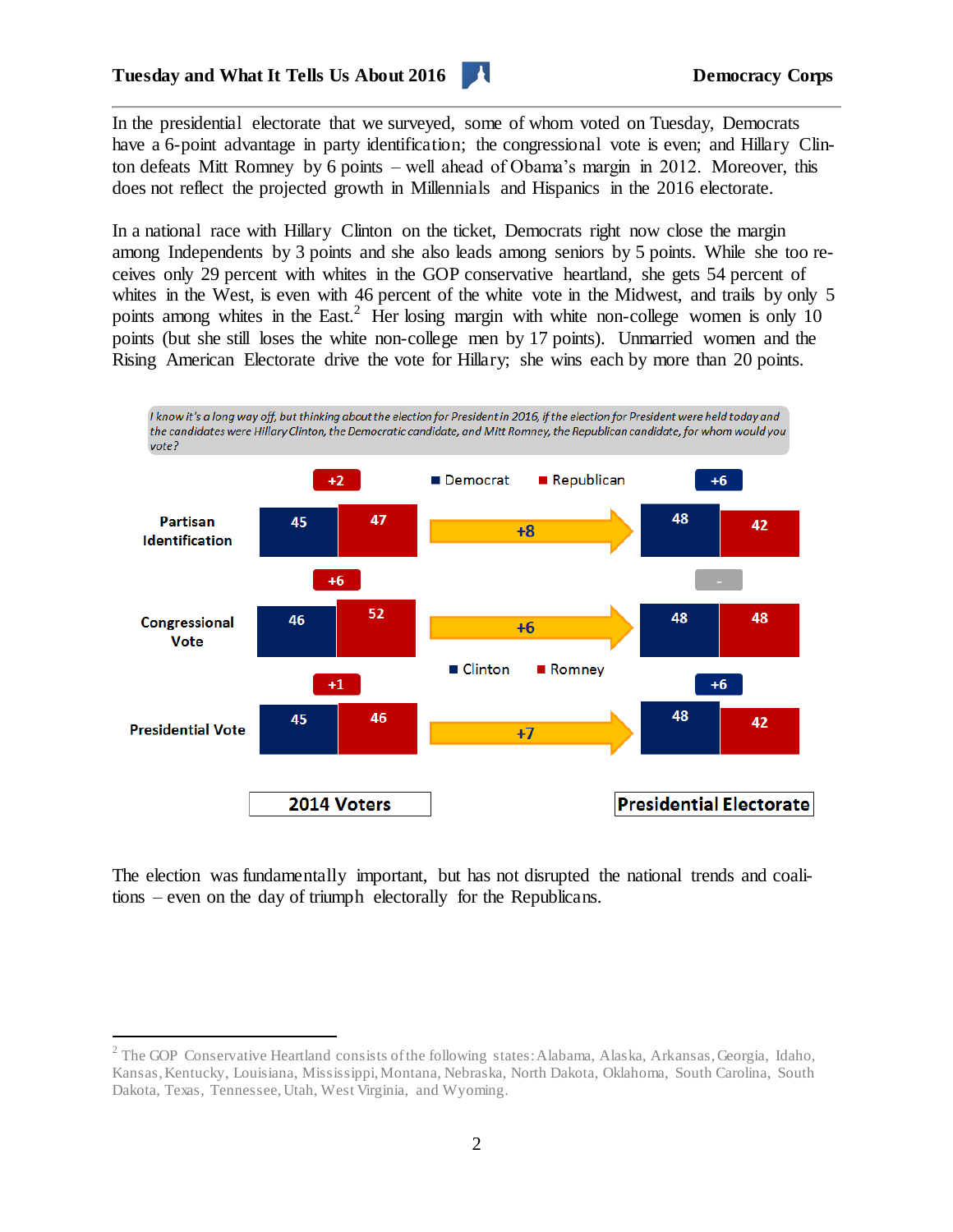## **These are the factors, revealed in the poll, which produced the 2014 wave:**

- Republican base voters, particularly in the GOP conservative heartland that includes many of the Senate battleground states, were intensely hostile to President Obama and showed great determination to express that in voting.
- Democratic voters and their coalition were de-motivated by their doubts about Obama. With 40 percent of the RAE and unmarried women disapproving of Obama's job performance, it was very difficult to motivate them to vote.
- Democrats had success running against the Republican governing model in Florida, North Carolina, Kansas, Wisconsin, and Pennsylvania which made these races competitive, but that was drowned out in some states by the successful anti-Obama election narrative Republicans ran in the final weeks.

Voters on Tuesday voted on the economy and that dominated everything else: 53 percent of those who voted for the Republican candidate for Congress said their vote was about the economy, jobs and wages while 58 percent of those who voted Democratic said the same. While Democratic House and Senate leaders try to address key economic issues, the president's narrative still spoke of America as the leading economy in the world.

The biggest doubts about the Republicans among those who did not vote for them were their support for tax cuts for the rich rather than the middle class and fear that they are beholden to the billionaire special interests that fund their campaigns. People believe that the rich are using their influence to rig the system so the economy works for them but not the middle class. Unfortunately, very few of the campaigns made that the central argument.

But the areas where Democrats did make some gains in their vote margin this year were among the segments of the Rising American Electorate including unmarried women (up from 57 percent to 60 percent), Hispanics (up from 60 percent to 62 percent) and Millennials, the only generation with whom Democrats won a congressional margin (up from 55 percent to 57 percent). It is hard to believe, but it could have been worse without those gains.

So note that broad base is already there in the presidential electorate. The RAE votes for Hillary Clinton by a margin of 57 to 33, but they also prefer a generic Democratic House candidate by a 60 to 36 margin, replicating their 2012 result. The RAE remains the starting point, though House Democrats need to make further gains.

Those that voted Democratic in this election were determined by the economy but also the Affordable Care Act, abortion, women's issues and Medicare – all grouped together and important. We will look back and regret that the president and Democrats did not make the case for the Affordable Care Act, given its success and Republicans being on the defensive.